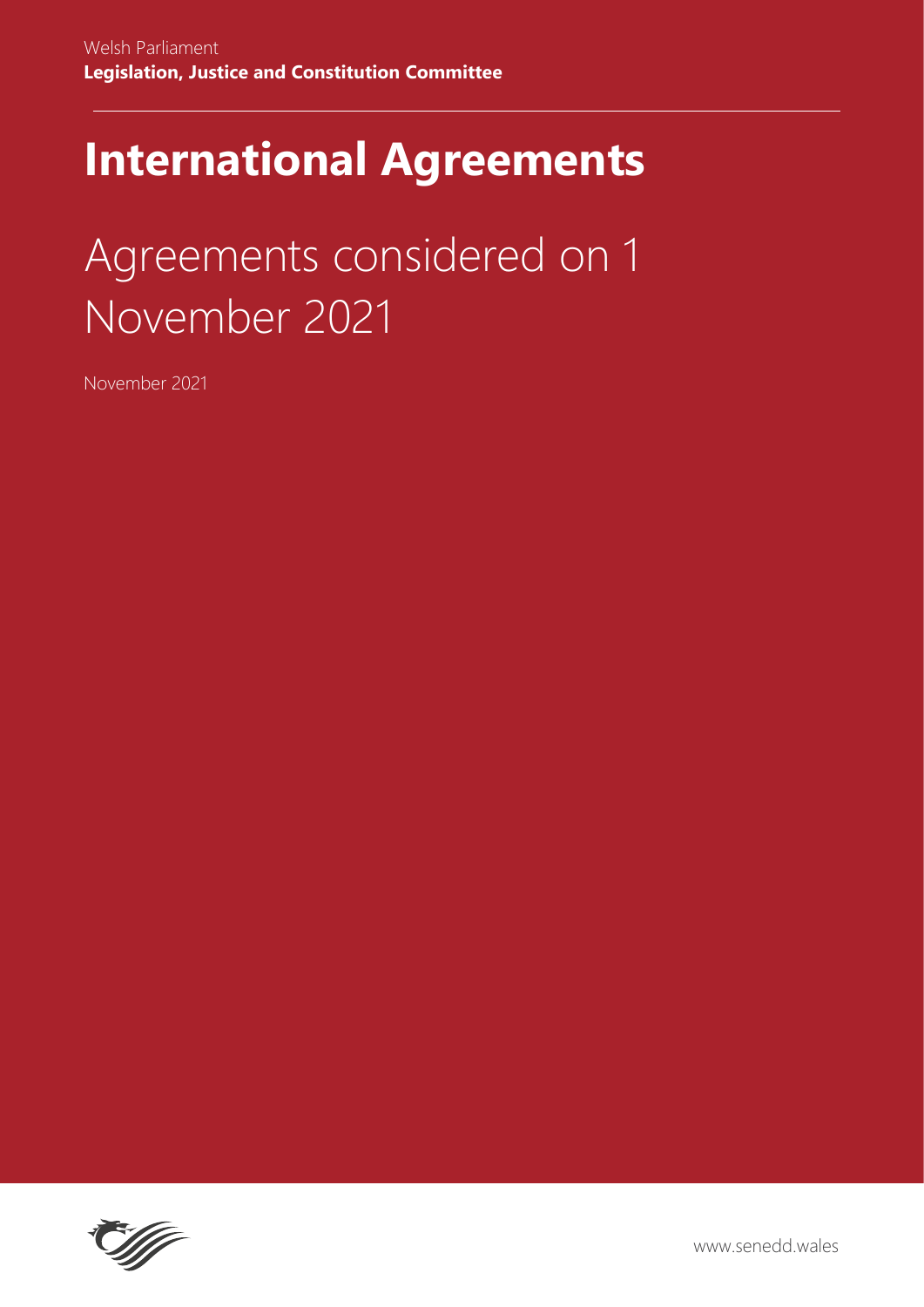### 1. Background

**1.** The [Legislation, Justice and Constitution Committee](https://senedd.wales/committee/725) is responsible for the scrutiny of nontrade international agreements in the Sixth Senedd.

**2.** International agreements signed by the UK Government can cover matters within devolved competence or matters which have important policy implications for Wales.

**3.** The Committee will consider the impact on Wales of international agreements laid in the UK Parliament under the process established by the *[Constitutional Reform and Governance Act](https://www.legislation.gov.uk/ukpga/2010/25?wrap=true)  [2010](https://www.legislation.gov.uk/ukpga/2010/25?wrap=true)* (CRaG Act 2010). It provides an initial 21 day scrutiny period.

**4.** Our consideration of an international agreement takes into account:

- whether it engages the Senedd's competence; and/or
- whether there are potential policy implications for Wales.

**5.** On 1 November 2021 we considered three international agreements that have recently been laid in the UK Parliament.<sup>1</sup>

- **6.** The agreements we considered were:
	- [UK/Switzerland: Convention on social security coordination;](https://www.gov.uk/government/publications/ukswitzerland-convention-on-social-security-coordination-cs-switzerland-no42021)
	- Proposal of Amendment to Article 1 and new Article 34 BIS of the 1968 Convention [on Road Traffic;](https://www.gov.uk/government/publications/proposal-of-amendment-to-article-1-and-new-article-34-bis-of-the-1968-convention-on-road-traffic-ms-no52021)
	- [UK/Albania: Agreement on the transfer of sentenced persons.](https://www.gov.uk/government/publications/ukalbania-agreement-on-the-transfer-of-sentenced-persons-cs-albania-no32021)

**7.** We agreed to take further action on one of the agreements and to note the other two for information. Further details on each of the agreements are set out below.

<sup>&</sup>lt;sup>1</sup> [Legislation, Justice and Constitution Committee, 1 November 2021](https://business.senedd.wales/ieListDocuments.aspx?CId=725&MId=12481&Ver=4)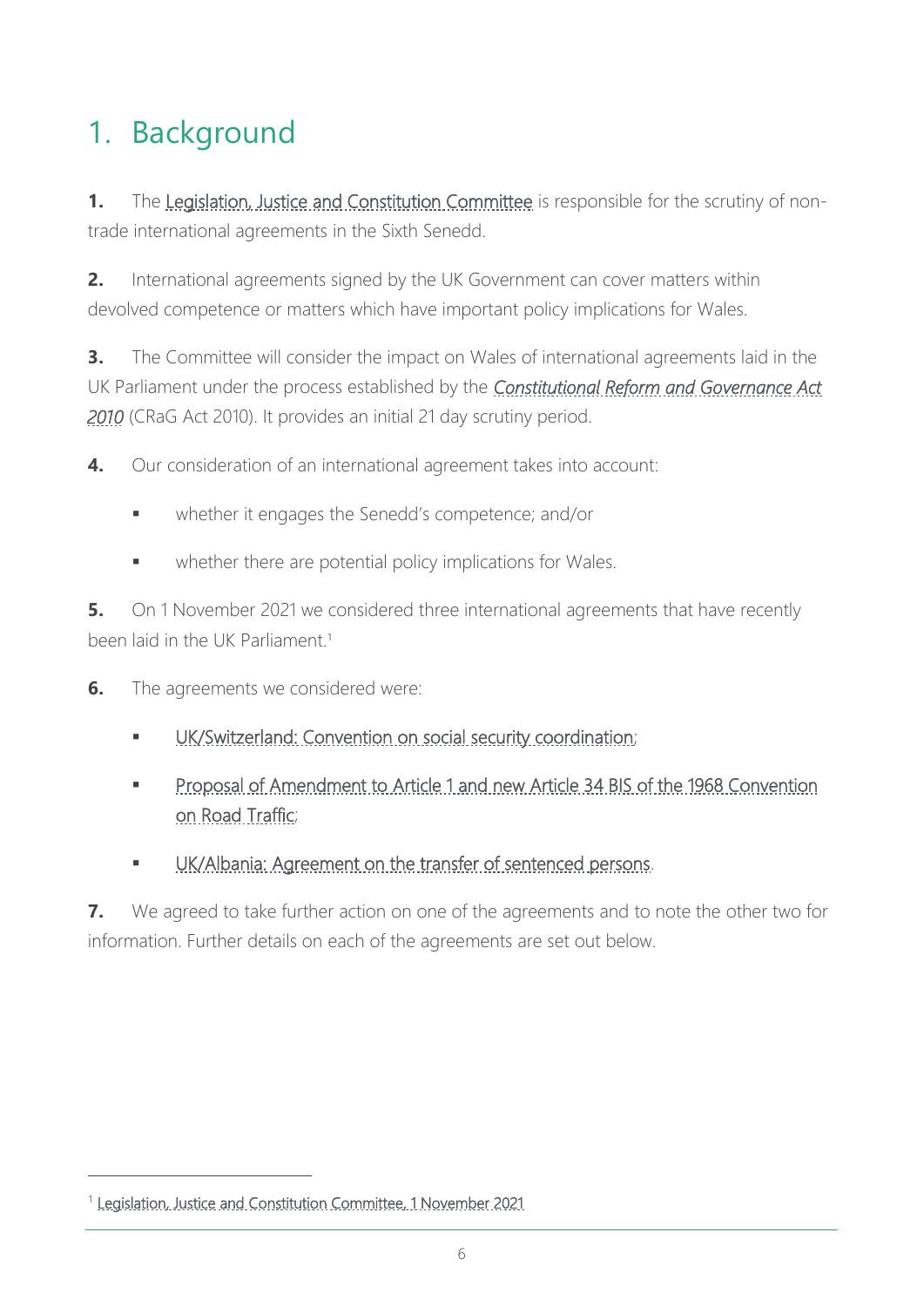### 2. Agreements requiring further action

#### **UK/Switzerland: Convention on social security coordination**

**8.** This international agreement was laid in the UK Parliament on 29 September. Its scrutiny deadline, as required by the CRaG Act 2010, is 22 November 2021.

**9.** The aim of this agreement is to establish new post-Brexit social security coordination arrangements between the UK and Switzerland in respect of certain benefits, including access to reciprocal healthcare. As a Member State, EU-Swiss social security coordination arrangements applied between the UK and Switzerland. Outside the EU, social security coordination between the UK and Switzerland would take place on the terms of a 1968 bilateral agreement in the absence of a new agreement.

**10.** The [Explanatory Memorandum](https://assets.publishing.service.gov.uk/government/uploads/system/uploads/attachment_data/file/1021443/EM_CS_Swiss_4.2021_UK_Swiss_Social_Security_Coordination.odt) states that the devolved governments were consulted and involved in the preparation of the Convention. This included officials from the Scottish Government, the Welsh Government, and the relevant authorities in Northern Ireland.

**11.** It also explains that the negotiation of reciprocal healthcare agreements and the welfare of UK nationals abroad are reserved matters, but some of the areas that reciprocal healthcare agreements cover are devolved including domestic healthcare and the recovery of overseas visitor costs.

**12.** Accordingly, the UK Government has engaged and consulted with health officials from the devolved administrations throughout, sharing draft legal text, coordinating changes in guidance and regulations where needed, and liaising on health implications.

**13.** However, it is not clear whether the Welsh Government will be represented at the new UK/Swiss Joint Administrative Committee established by the Convention, where discussions held and decisions taken could relate to devolved areas of competence.

**14.** We noted the agreement and agreed to:

- seek further information from the Welsh Government on a number of issues including the agreement's implications on devolved competence;
- draw the agreement to the attention of the Senedd's Health and Social Care [Committee](https://senedd.wales/committee/737) in light of the impact on UK/Switzerland healthcare arrangements in devolved areas.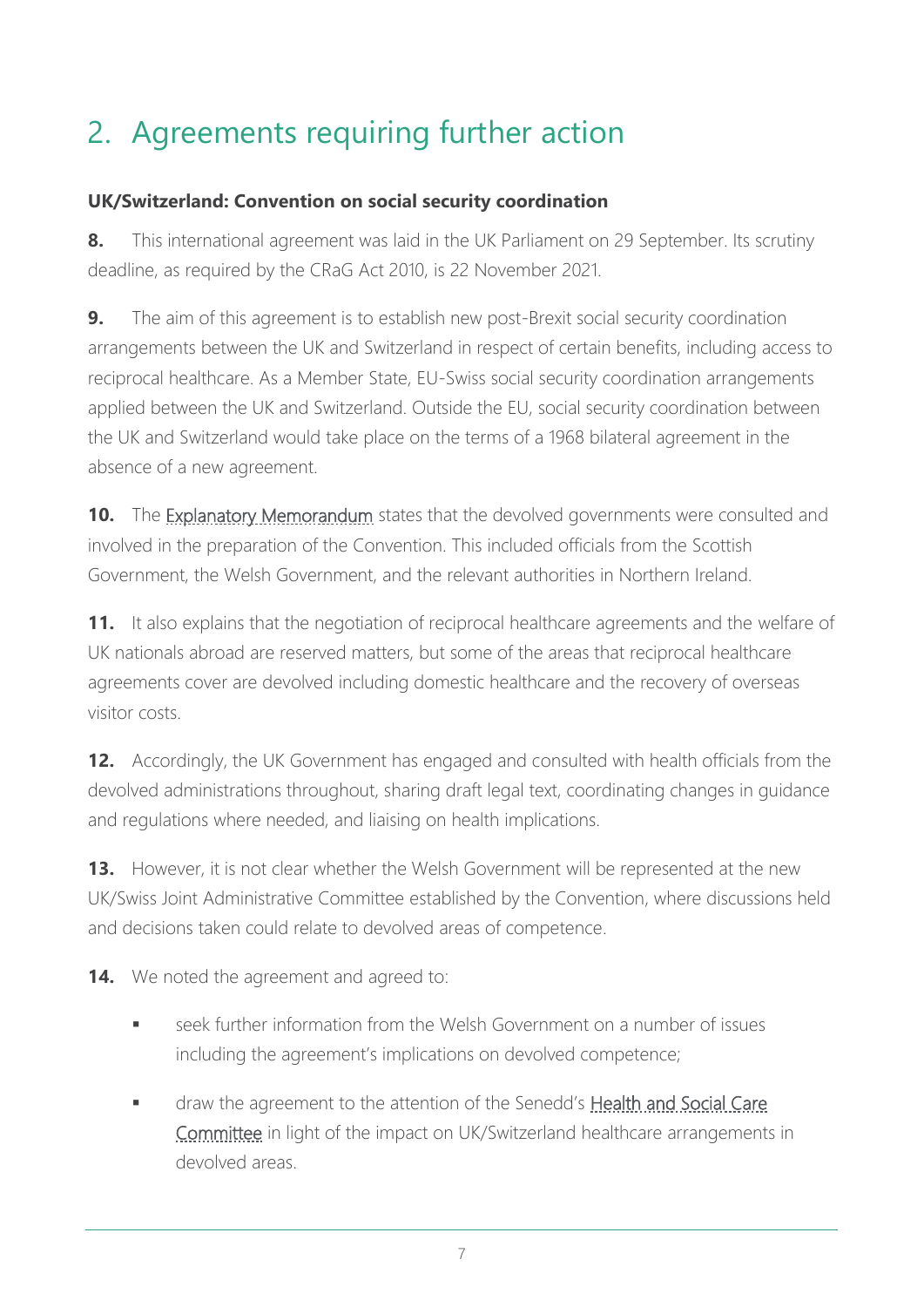### 3. Agreements noted for information

#### **Proposal of Amendment to Article 1 and new Article 34 BIS of the 1968 Convention on Road Traffic**

**15.** This international agreement was laid in the UK Parliament on 29 September. Its scrutiny deadline, as required by the CRaG Act 2010, is 22 November 2021.

**16.** This agreement proposes to insert two new definitions to the Convention and a new article to facilitate the responsible use of automated vehicles. Although the UK signed the Convention in 1968, it was not ratified in the UK until 2018 and entered into force in 2019. The proposed amendment is the first binding international law relating to automated vehicles.

**17.** The [Explanatory Memorandum](https://assets.publishing.service.gov.uk/government/uploads/system/uploads/attachment_data/file/1023594/EM_MS_5.2021_Proposal_Amendment_1968_Convention_Road_Traffic.odt) states that, while the agreement is not considered to relate to devolved matters, given its likely impact, the UK Government consulted the devolved governments on its intention to accept the amendment and shared a draft text.

**18.** This agreement relates to the construction and use of motor vehicles, a reserved matter as provided by paragraph 104 of Schedule 7A to *[Government of Wales Act 2006](https://www.legislation.gov.uk/ukpga/2006/32/contents)* (the 2006 Act).

**19.** We noted the agreement for information only.

#### **UK/Albania: Agreement on the transfer of sentenced persons**

**20.** This international agreement laid in the UK Parliament on 19 October 2021. Its scrutiny deadline, as required by the CRaG Act 2010, is 24 November.

**21.** The aim of this agreement is to fulfil the UK Government's policy of negotiating prison transfer agreements, the primary purpose of which are to secure the removal of foreign national offenders held in the UK. The agreement provides for the transfer of sentenced persons between the UK and Albania.

**22.** The [Explanatory Memorandum](https://assets.publishing.service.gov.uk/government/uploads/system/uploads/attachment_data/file/1026635/EM_CS_Albania_3.2021_UK_Albania_Transfer_Sentenced_Persons.odt) states that the agreement covers a reserved subject matter but that the agreement has implications for the devolved governments where they transfer prisoners to serve the balance of their term in their country of origin. The Memorandum continues to advise that Northern Ireland and Scotland were consulted on the agreement and a draft text was shared with them. No mention is made of consultation with the Welsh Government.